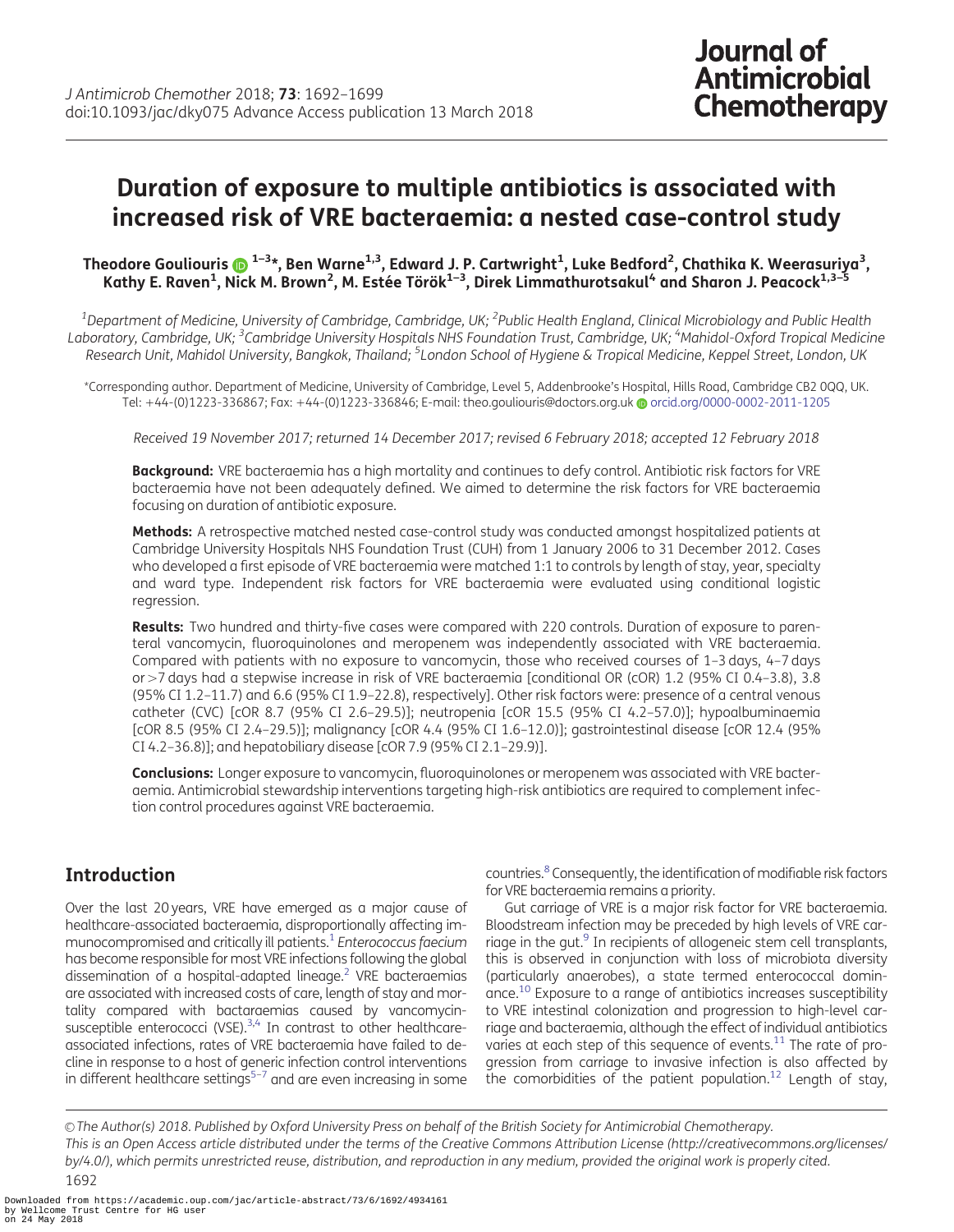<span id="page-1-0"></span>adherence to infection control procedures and proximity to VREcolonized patients or a contaminated environment are additional modifiable factors that affect the risk of VRE colonization.<sup>13</sup>

A number of studies have identified risk factors for VRE bacteraemia, including haematological malignancy, renal insufficiency, acute severity of illness, immunosuppression/neutropenia, gastrointestinal disease or procedures and modifiable factors such as antibiotic exposure. $14-24}$  Vancomycin is the antibiotic most commonly implicated, but not all studies agree on its role. Lastly, few studies have quantified the effect of cumulative exposure to individual antibiotics[.15,22,23](#page-7-0)

The aim of this study was to identify modifiable risk factors for VRE bacteraemia, in particular antibiotic exposure, using a nested case-control study design in a centre with high rates of VRE endemicity.

## Methods

#### Study setting, design and participants

A retrospective matched nested case-control study was conducted amongst hospitalized patients at Cambridge University Hospitals NHS Foundation Trust (CUH) in the UK from 1 January 2006 to 31 December 2012. This tertiary referral teaching hospital has 1170 beds, 340 000 occupied bed-days per year and a range of specialties including hepatology and hepatobiliary surgery, solid organ transplantation (kidney, liver, pancreas and small bowel/multivisceral), adult haematopoietic stem cell transplantation, paediatric haemato-oncology, and general and neurocritical ICUs. CUH has reported the highest number of VRE bacteraemias in England in the national mandatory surveillance scheme from 2003 to 2012 (426/6246 or 7% of national total out of 161 hospital Trusts). An active antimicrobial stewardship programme was in place throughout the duration of the study, including prescribing guidelines and regular antimicrobial rounds. Infection control practices targeting VRE did not change during the study period; however, a line-care bundle was implemented during 2006 and a deepclean programme in 2007. Vancomycin and teicoplanin susceptibility was determined by disc diffusion using BSAC breakpoints [\(http://www.bsac.org.](http://www.bsac.org.uk/wp-content/uploads/2012/02/BSAC-Susceptibility-testing-version-143.pdf) [uk/wp-content/uploads/2012/02/BSAC-Susceptibility-testing-version-143.](http://www.bsac.org.uk/wp-content/uploads/2012/02/BSAC-Susceptibility-testing-version-143.pdf) [pdf\)](http://www.bsac.org.uk/wp-content/uploads/2012/02/BSAC-Susceptibility-testing-version-143.pdf). Cases and controls were identified using the diagnostic laboratory information system and the hospital electronic database, respectively. Cases were consecutive inpatients with their first episode of VRE bacteraemia during the study period. Patients with presumed contaminated blood cultures (single positive sets not necessitating the use of targeted antibiotic therapy for symptom and bacteraemia resolution at the clinicians' discretion) were excluded (Table [S1](https://academic.oup.com/jac/article-lookup/doi/10.1093/jac/dky075#supplementary-data), available as [Supplementary data](https://academic.oup.com/jac/article-lookup/doi/10.1093/jac/dky075#supplementary-data) at JAC Online). Controls were matched to cases in a 1:1 ratio for the following: (i) duration of stay (matched to cases based on time from admission to day that positive blood culture was taken); (ii) year of admission; (iii) specialty; and (iv) ward type defined as general adult, adult ICU or paediatric ward. Specialty and ward type were treated as time-varying variables and matched at the day of the bacteraemia. Matching for year of admission was chosen to minimize potential confounding that may arise owing to changes in antimicrobial prescribing or infection control practices during the study period. Matching for specialty and ward type was used to account for underlying comorbidities that predispose to VRE infections and for changes in local unit VRE prevalence. Cases could serve as controls before becoming a case and controls could serve as controls more than once.<sup>25</sup>

#### Covariates

Demographic, epidemiological and clinical information were selected for inclusion based on a literature review of risk factors for VRE bacteraemia and extracted from paper and electronic patient records. These included

duration of hospital stay and prior ICU stay at CUH up to the point of matching, in-patient transfer from another hospital at the start of the current admission and cumulative length of stay in all wards and high-risk wards at CUH over the year prior to current admission. High-risk wards were those associated in the literature with increased risk of VRE colonization and invasive disease (adult and paediatric haemato-oncology, solid organ trans-plant, nephrology, hepatology and ICU).<sup>[26](#page-7-0)</sup> Mortality at 30 days was determined from hospital records or from an online national database (NHS Spine). Usage data for all antibacterial and antifungal agents (including treatment and prophylactic doses) were collected for 30 days prior to matching from paper local and referring hospital records and drug charts. Cut-offs for duration of antimicrobial exposure were chosen at 3 days and 7 days in line with current antimicrobial stewardship recommendations in which indication for continuing antibiotics should be reviewed at 48–72 h and prolonged courses beyond one week are discouraged in the absence of  $a$  clear indication.<sup>2</sup>

Clinical parameters and comorbidities recorded at the time of matching included use of gastric acid-suppressing medication; presence of a central venous catheter (CVC); neutropenia (neutrophil count <500×10<sup>6</sup>/L); immunosuppression (other than neutropenia); hypoalbuminaemia (albumin <30 g/dL); solid organ or haematological malignancy; solid organ or haematopoietic stem cell transplantation; liver cirrhosis; gastrointestinal disease; and hepatobiliary disease. VRE carriage was defined as growth of VRE from any clinical culture in the 12 months prior to matching. An additional list of candidate variables and definitions is available as [Supplementary data.](https://academic.oup.com/jac/article-lookup/doi/10.1093/jac/dky075#supplementary-data)

#### Statistical methods

Our primary analysis examined the association between exposure to antimicrobials and the subsequent development of VRE bacteraemia. We used univariable and multivariable logistic regression models conditioned on the matched variable to estimate conditional ORs (cORs) and 95% CIs for the association between independent factors and the development of VRE bacteraemia. Variables were evaluated in a multivariable model if differences between cases and controls on univariable analysis showed a  $P$  value <0.2. The final multivariable model was built using Hosmer and Lemeshow's purposeful selection.<sup>28</sup> Statistical analyses were performed using the Stata 12.1 software package (Stata Corp., USA).

#### Ethics

The study was approved by the local Research Ethics Committee (reference 13/EE/0044) and by the CUH Research and Development Department (reference A092807) and the need for informed consent was waived.

## Results

We identified 295 patients with 331 episodes of VRE bacteraemia from 1 January 2006 to 31 December 2012 (average annual incidence of 12.8/100 000 occupied bed-days) (Figure [1\)](#page-2-0). These originated from a base of 218 223 patients that had 380 242 overnight admissions from 5 November 2005 to 31 December 2012. Twelve patients could not be assessed owing to missing paper records and 38 were excluded as their positive blood cultures were deemed contaminants by the treating doctors. Of the remaining 245 patients, 235 defined as cases were successfully matched to 220 controls. Eight cases also served as controls before becoming cases and seven controls were matched to cases more than once, resulting in 235 paired comparisons.

The demographic, clinical and microbiological characteristics of 235 cases and 220 controls are shown in Table [1](#page-3-0). Comparison between the two groups confirmed effective matching for age,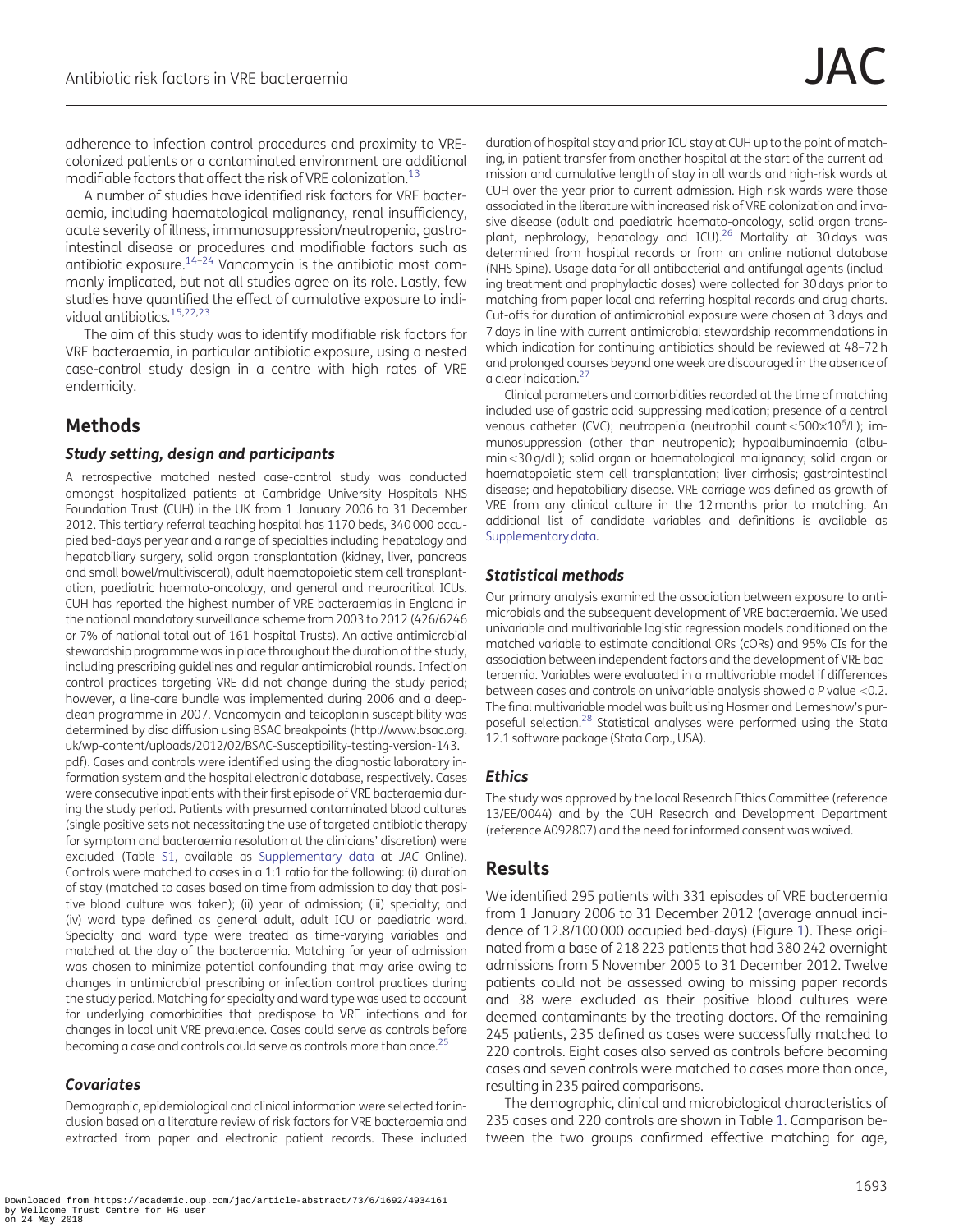#### <span id="page-2-0"></span>Gouliouris et al.



Figure 1. Selection of study population for nested case-control comparison of risk factors for VRE bacteraemia.

gender, speciality, ward type, year and length of stay. Thirty cases were younger than 16 years and, of the adult patients, 55 (27%) were located in an ICU at the onset of infection. VRE bacteraemia occurred in cases a median of 16 days following admission to CUH. E. faecium accounted for 91% and the VanA phenotype (resistance to both vancomycin and teicoplanin) for 87% of bacteraemias. The crude (all-cause) mortality at 30 days was higher in cases compared with controls (34% versus 13%). Only two deaths occurred in the paediatric population, both of which were cases.

A univariable analysis was performed to identify risk factors associated with VRE bacteraemia (Table [2](#page-4-0) and Table [S2\)](https://academic.oup.com/jac/article-lookup/doi/10.1093/jac/dky075#supplementary-data). This demonstrated associations with the following: cumulative length of stay on high-risk wards at CUH during the year preceding the current admission; inpatient transfer from another hospital; gastric acid-suppression therapy; presence of a CVC; neutropenia; solid organ tumour; severe renal failure; gastrointestinal disease; hepatobiliary disease; diabetes with end-organ damage; and hypoalbuminaemia.

The univariable analysis also examined the association between VRE bacteraemia and antibiotic use (Table [3](#page-5-0) and Table [S2\)](https://academic.oup.com/jac/article-lookup/doi/10.1093/jac/dky075#supplementary-data). Both groups had high rates of overall exposure to antibiotics in the preceding 30 days, but cases received antibiotics more often and for longer durations. The commonest antibiotics prescribed in both groups were intravenous vancomycin, meropenem, fluoroquinolones, piperacillin/tazobactam and metronidazole. We found an association with VRE bacteraemia for cumulative antibiotic duration over the prior 30 days and for exposure to intravenous vancomycin, meropenem, cephalosporins, fluoroquinolones,

aminoglycosides, penicillins and antifungals. The duration of exposure to intravenous vancomycin, meropenem, fluoroquinolones, cephalosporins and antifungals was also associated with VRE bacteraemia.

Factors that were significant in the univariable analysis were then used in a multivariable analysis to define independent risk factors for VRE bacteraemia (Table [4\)](#page-6-0). After adjustment for comorbidities, when compared with patients who did not receive any intravenous vancomycin, those exposed for 1–3 days, 4–7 days or more than 7 days had a stepwise increase in the risk of developing VRE bacteraemia [cOR of 1.2 (95% CI 0.4–3.8), 3.8 (95% CI 1.2–11.7) and 6.6 (95% CI 1.9–22.8), respectively]. Similar stepwise increases in cORs were observed for fluoroquinolones and meropenem. Additional risk factors independently associated with an increased risk of VRE bacteraemia were: presence of a CVC [cOR 8.7 (95% CI 2.6–29.5)]; neutropenia [cOR 15.5 (95% CI 4.2–57.0)]; hypoalbuminaemia [cOR 8.5 (95% CI 2.4–29.5)]; solid organ tumour [cOR 4.4 (95% CI 1.6–12.0)]; gastrointestinal disease [cOR 12.4 (95% CI 4.2–36.8)]; and hepatobiliary disease [cOR 7.9 (95% CI 2.1–29.9)].

### **Discussion**

In this study, we found that receiving intravenous vancomycin, fluoroquinolones or meropenem was each associated with VRE bacteraemia. We also observed that the risk increased considerably with longer durations of antibiotic exposure (exceeding 3 days and 7 days) for each of these three agents and that the effect was

1694 Downloaded from https://academic.oup.com/jac/article-abstract/73/6/1692/4934161 by Wellcome Trust Centre for HG user on 24 May 2018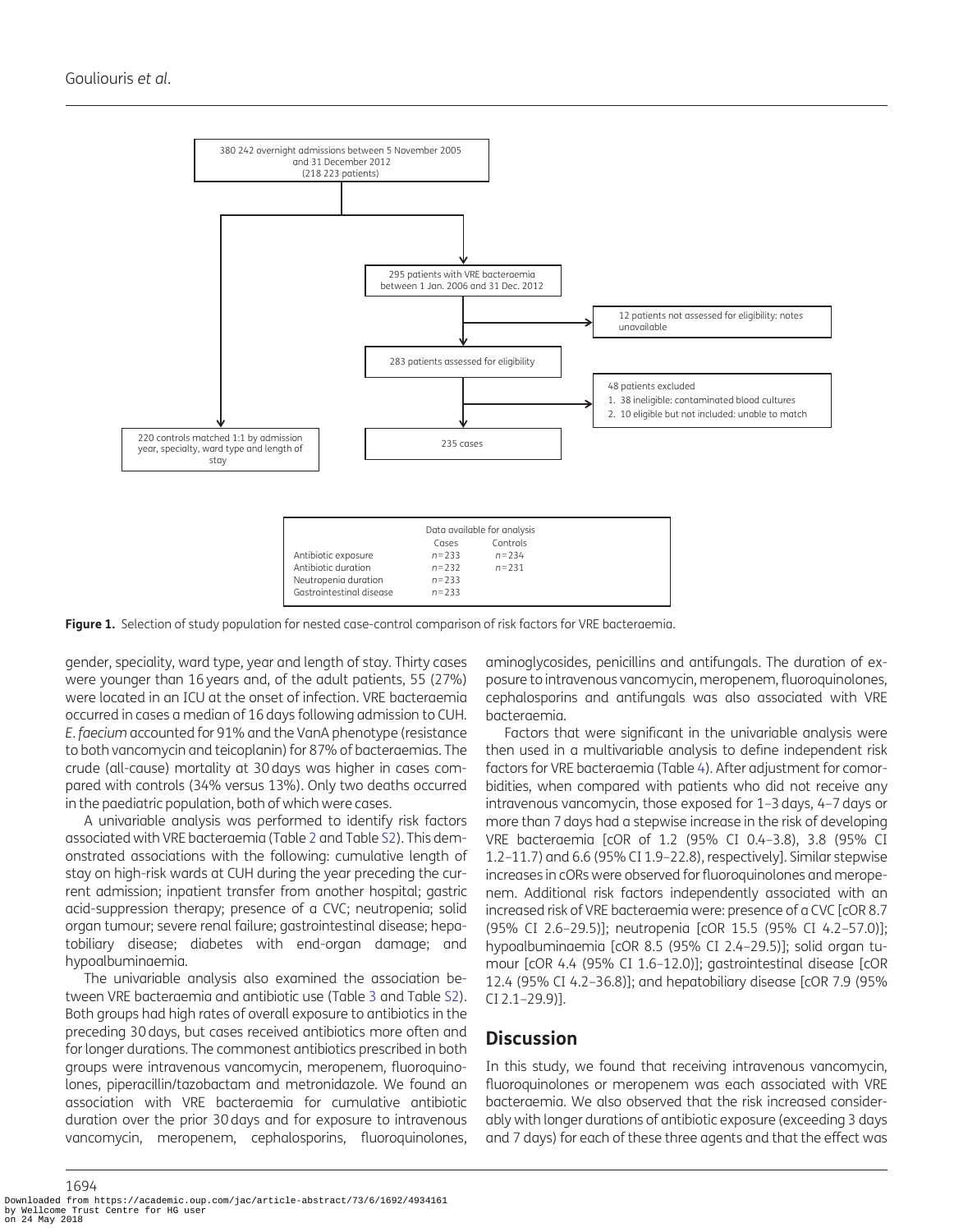<span id="page-3-0"></span>Table 1. Demographic, clinical and microbiological characteristics of cases and controls

| Characteristic                                                                                       | Cases: patients<br>with VRE<br>bacteraemia<br>$(n = 235)$ | Controls:<br>patients without<br>VRE bacteraemia<br>$(n = 220)$ | P                    |
|------------------------------------------------------------------------------------------------------|-----------------------------------------------------------|-----------------------------------------------------------------|----------------------|
| Age (years), median (IQR)                                                                            | 56.6 (39.0-66.7)                                          | 57.8 (42.2-69.5)                                                | 0.34                 |
| Male                                                                                                 | 145(61.7)                                                 | 127(57.7)                                                       | 0.47                 |
| Year of admission                                                                                    |                                                           |                                                                 |                      |
| 2005                                                                                                 | 2(0.9)                                                    | 2(0.9)                                                          | <b>NA</b>            |
| 2006                                                                                                 | 34(14.5)                                                  | 33 (15.0)                                                       |                      |
| 2007                                                                                                 | 42 (17.9)                                                 | 39 (17.7)                                                       |                      |
| 2008                                                                                                 | 30 (12.8)                                                 | 29 (13.2)                                                       |                      |
| 2009                                                                                                 | 39 (16.6)                                                 | 33 (15.0)                                                       |                      |
| 2010                                                                                                 | 31(13.2)                                                  | 29(13.2)                                                        |                      |
| 2011                                                                                                 | 25(10.6)                                                  | 25(11.4)                                                        |                      |
| 2012                                                                                                 | 32 (13.6)                                                 | 30(13.6)                                                        |                      |
| Ward at time of bacteraemia                                                                          |                                                           |                                                                 |                      |
| adult general                                                                                        | 150 (63.8)                                                | 141(64.1)                                                       | <b>NA</b>            |
| adult ICU                                                                                            | 55 (23.4)                                                 | 53 (24.1)                                                       |                      |
| paediatric                                                                                           | 30 (12.8)                                                 | 26(11.8)                                                        |                      |
| Time from admission to bacteraemia (cases) and matching (controls) (days), median (IQR) <sup>a</sup> | $16(9-31)$                                                | $16(8-31)$                                                      | <b>NA</b>            |
| Lead specialty type at time of matching <sup>b</sup>                                                 |                                                           |                                                                 |                      |
| adult haematology                                                                                    | 67(28.5)                                                  | 57 (25.9)                                                       | <b>NA</b>            |
| adult oncology                                                                                       | 4(1.7)                                                    | 4(1.8)                                                          |                      |
| adult medicine                                                                                       | 66 (28.1)                                                 | 65 (29.6)                                                       |                      |
| adult solid organ transplant                                                                         | 31(13.2)                                                  | 31(14.1)                                                        |                      |
| adult surgery                                                                                        | 37(15.7)                                                  | 37(16.8)                                                        |                      |
| paediatric haemato-oncology                                                                          | 30(12.8)                                                  | 26(11.8)                                                        |                      |
| Enterococcus faecalis                                                                                | 17(7.2)                                                   |                                                                 |                      |
| E. faecium                                                                                           | 214(91.1)                                                 |                                                                 |                      |
| Other enterococcal species <sup>c</sup>                                                              | 4(1.7)                                                    |                                                                 |                      |
| VanA                                                                                                 | 202/232 (87.1)                                            |                                                                 |                      |
| Death within 30 days of matching                                                                     | 79 (33.6)                                                 | 28 (12.7)                                                       | $<$ 0.001 $^{\rm d}$ |

NA, not applicable; these variables were used to match cases and controls.

Data are presented as number (%) unless indicated otherwise.

<sup>a</sup>The onset of bacteraemia for 27 of 235 cases was within 2 days post-hospital admission; for 25 of 27 of these cases there was healthcare contact in the preceding 3 months.

<sup>b</sup>Lead specialties included 18 different options used for matching, grouped under six categories in this table. A full list of specialties is shown in the [Supplementary data.](https://academic.oup.com/jac/article-lookup/doi/10.1093/jac/dky075#supplementary-data)

<sup>c</sup>Other species were Enterococcus raffinosus (1), mixed E. faecalis and E. faecium (1), mixed E. faecium and E. raffinosus (1) and one unspeciated. Both E. raffinosus isolates were phenotypically VanA.

<sup>d</sup>Fisher's exact test.

independent of other risk factors. To our knowledge, our study is the largest to investigate risk factors for VRE bacteraemia and the first to have been performed in the UK, in a setting with high levels of VRE endemicity similar to the situation in the USA. These results not only demonstrate an association for these high-risk antibiotics, but also provide a clinically important message, encouraging the discontinuation of these agents within 48–72 h of initiation, when appropriate, to minimize the risk of VRE bacteraemia.

The multivariable model identified previously reported markers of disease severity that predispose to VRE bacteraemia (hypoalbu-minaemia, neutropenia and gastrointestinal disease).<sup>[16](#page-7-0),[18,23](#page-7-0)</sup> It also identified hepatobiliary disease as an independent risk factor, which has not previously been distinguished from gastrointestinal disease. These conditions are likely to predispose a colonized patient to invasive disease through gut or biliary translocation and suggest that patients who develop VRE bacteraemia represent a subgroup of patients with more significant comorbidities than matched controls in the same wards and specialties, irrespective of length of stay or nursing in ICU. The association between a CVC and VRE bacteraemia has been reported previously and could represent a marker of severity of illness or a potential portal for infection[.18](#page-7-0)

The role of vancomycin in promoting VRE acquisition is controversial and reported associations, or lack thereof, could be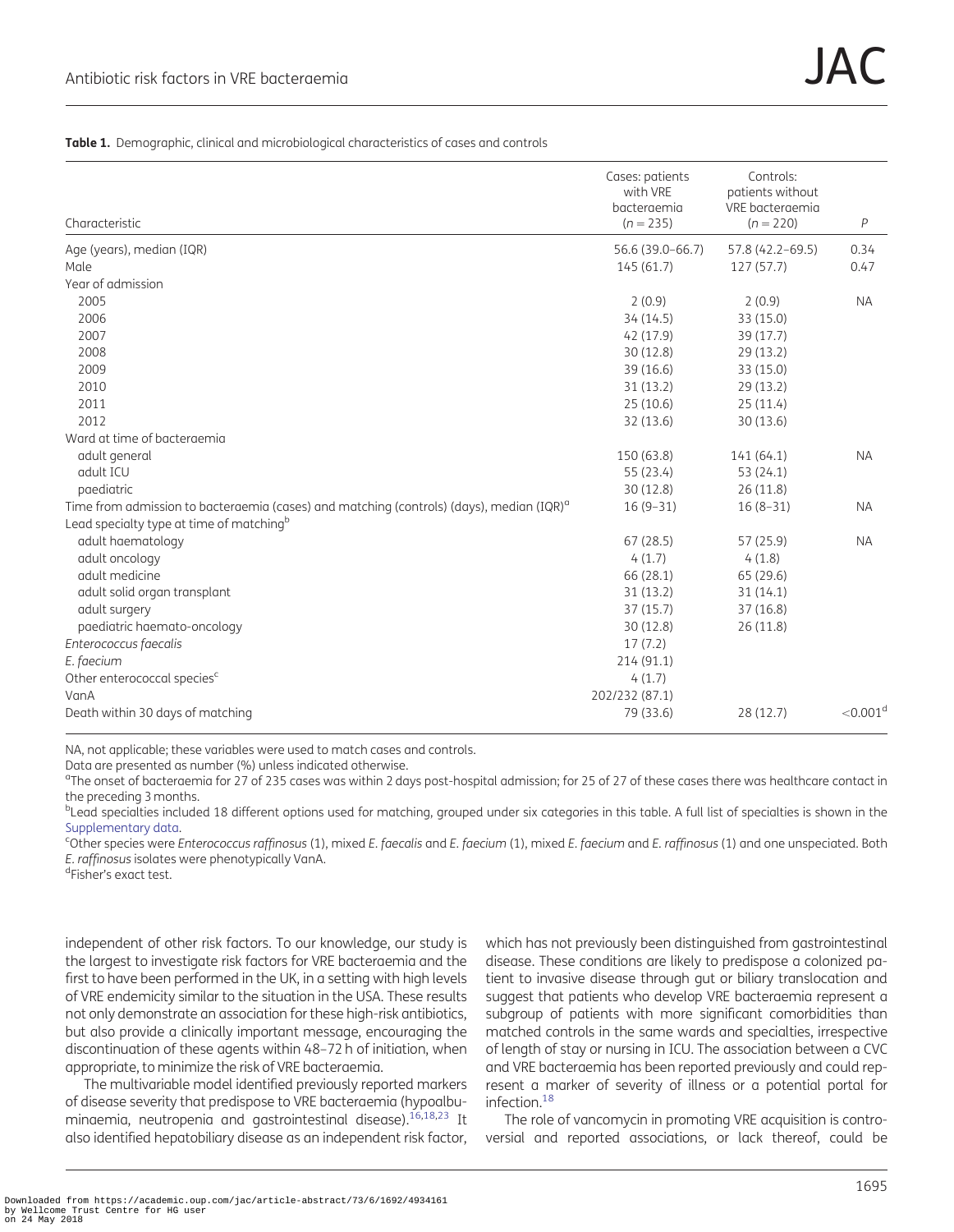#### <span id="page-4-0"></span>Table 2. Risk factors for VRE bacteraemia

| Variable                                                                                           | Cases $(n = 235)$ | Controls ( $n = 235$ ) | Crude cOR (95% CI) | P       |
|----------------------------------------------------------------------------------------------------|-------------------|------------------------|--------------------|---------|
| Comorbidities                                                                                      |                   |                        |                    |         |
| solid organ tumour                                                                                 | 60(25.5)          | 42 (17.9)              | $1.7(1.0-2.8)$     | 0.03    |
| haematological malignancy                                                                          | 94 (40.0)         | 86 (36.6)              | $1.6(0.8-3.2)$     | 0.17    |
| neutropenia                                                                                        | 89 (37.9)         | 38 (16.2)              | $6.7(3.3-13.4)$    | < 0.001 |
| severe renal failure on admission                                                                  | 15(6.4)           | 6(2.6)                 | $3.3(1.1-10.0)$    | 0.04    |
| liver cirrhosis                                                                                    | 29(12.3)          | 24(10.2)               | $2.0(0.7-5.9)$     | 0.21    |
| gastrointestinal disease                                                                           | 67/233 (28.8)     | 25(10.6)               | $4.6(2.5 - 8.6)$   | < 0.001 |
| hepatobiliary disease                                                                              | 41(17.5)          | 22(9.4)                | $3.4(1.5-7.4)$     | 0.003   |
| diabetes (with end-organ damage)                                                                   | 16(6.8)           | 5(2.1)                 | $4.7(1.3-16.2)$    | 0.02    |
| hypoalbuminaemia                                                                                   | 209 (88.9)        | 150 (63.8)             | $8.4(4.0-17.4)$    | < 0.001 |
| Clinical exposures                                                                                 |                   |                        |                    |         |
| gastric-acid suppression                                                                           | 203 (86.4)        | 183 (77.9)             | $1.9(1.1-3.2)$     | 0.01    |
| <b>CVC</b>                                                                                         | 197 (83.8)        | 153(65.1)              | $5.4(2.8-10.6)$    | < 0.001 |
| immunosuppression (other than neutropenia)                                                         | 146 (62.1)        | 143 (60.9)             | $1.2(0.6-2.1)$     | 0.65    |
| abdominal procedures                                                                               | 85 (36.2)         | 71 (30.2)              | $1.6(1.0-2.8)$     | 0.07    |
| Prior microbiology                                                                                 |                   |                        |                    |         |
| VRE grown from clinical sample within 1 year prior to matching                                     | 38 (16.2)         | 25(10.6)               | $1.6(0.9-2.6)$     | 0.09    |
| Hospital exposure                                                                                  |                   |                        |                    |         |
| cumulative length of stay at CUH within 1 year of current admission (all wards)                    |                   |                        |                    |         |
| 0 days                                                                                             | 88 (37.4)         | 101(43.0)              | 1.0                | 0.16    |
| $1-14$ days                                                                                        | 43(18.3)          | 49 (20.9)              | $1.1(0.6-1.8)$     |         |
| $>14$ days                                                                                         | 104(44.3)         | 85 (36.2)              | $1.5(1.0-2.4)$     |         |
| cumulative length of stay at CUH within 1 year of current admission (high-risk wards) <sup>a</sup> |                   |                        |                    |         |
| 0 days                                                                                             | 121 (51.5)        | 142 (60.4)             | 1.0                | 0.05    |
| $1-14$ days                                                                                        | 33 (14.0)         | 30(12.8)               | $1.5(0.8-2.7)$     |         |
| $>14$ days                                                                                         | 81 (34.5)         | 63 (26.8)              | $1.8(1.1-3.0)$     |         |
| ICU stay current admission                                                                         | 87 (37.0)         | 77 (32.8)              | $1.6(0.9-2.9)$     | 0.14    |
| transfer from another hospital                                                                     | 65 (27.7)         | 44(18.7)               | $1.7(1.1-2.6)$     | 0.02    |

Data are presented as number (%) of patients.

a High-risk wards included adult and paediatric haemato-oncology, solid organ transplant, nephrology, hepatology and ICU.

explained by study design. A meta-analysis of early studies investigating the role of vancomycin in hospital-acquired VRE colonization or infection attributed strong associations to confounding by length of stay, control group selection and publication bias. $^{29}$  This goes against human experimental evidence in which administration of glycopeptides orally led to gastrointestinal selection of VRE.<sup>[30](#page-7-0)</sup> Two studies of VRE bacteraemia using controls without enterococcal bacteraemia have implicated vancomycin exposure as an independent risk factor,  $31,32$  $31,32$  $31,32$  but two further recent studies with adequate sample size failed to demonstrate this effect.<sup>18,23</sup> Both of the latter studies were conducted in Australia where vancomycin resistance was predominantly mediated by the vanB operon[.6](#page-6-0) This contrasts with the CUH and UK epidemiology where vancomycin resistance in VRE bacteraemia is predominantly medi-ated by vanA.<sup>[33,34](#page-7-0)</sup>

Carbapenem use has only been implicated as an independent risk factor for VRE compared with VSE bacteraemia in one published study.<sup>14</sup> However, since VRE was predominantly caused by ampicillin-resistant vancomycin-resistant E. faecium and VSE by ampicillin-susceptible vancomycin-susceptible Enterococcus faecalis, the effect could have been previously overestimated.<sup>[14](#page-7-0)</sup> This is

particularly the case as imipenem, which was the carbapenem used in this study, has higher efficacy against ampicillin-susceptible enterococci compared with other carbapenems. Our study supports the independent association of carbapenem (meropenem) use with VRE bacteraemia. Carbapenems have anaerobic activity, which could promote VRE colonization.<sup>35</sup> A number of investigators have reported that antibiotics with anaerobic activity predispose to VRE colonization, $9$  but definitions of this group of antibiotics have not been applied consistently in the literature. Interestingly, piperacillin/tazobactam, an antibiotic with a similar spectrum of activity to meropenem, including anaerobic, was not associated with VRE bacteraemia here. This is consistent with murine experiments in which administration of piperacillin/tazobactam was protective against the establishment of high-level VRE colonization $36$  and with some observational studies in which antimicrobial stewardship interventions involving replacement of cephalosporin use with piperacillin/ tazobactam resulted in reduction of VRE colonization.<sup>11</sup> However, this effect was not noted by other investigators. $37$  It is possible that meropenem was preferentially used in sicker patients in our study or that the lack of observed association with piperacillin/tazobactam was owing to insufficient power. The impact of switching therapy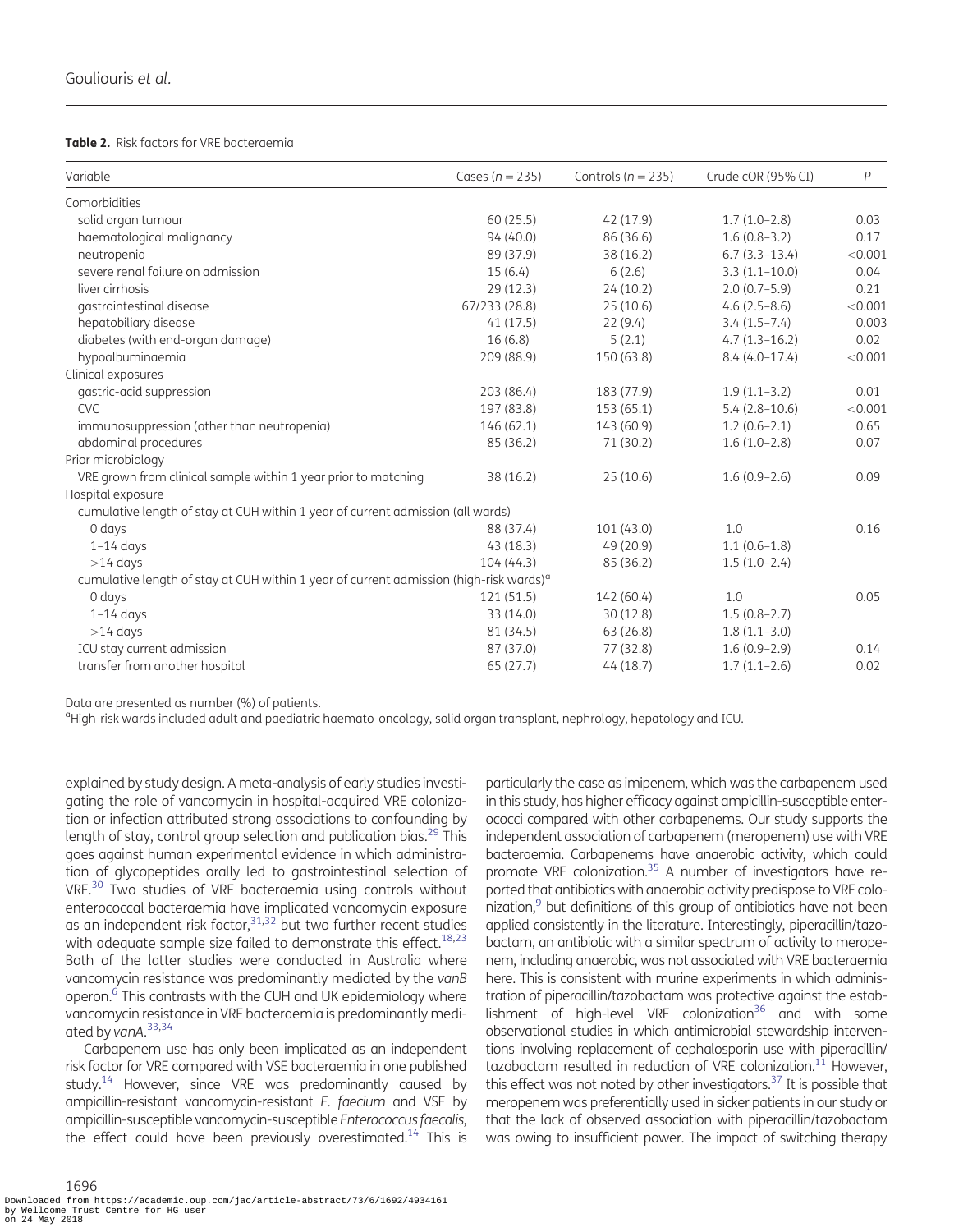|                             | Cases ( $n = 235$ ) | Controls ( $n = 235$ ) | Crude cOR (95% CI) | P       |
|-----------------------------|---------------------|------------------------|--------------------|---------|
| Antimicrobial               |                     |                        |                    |         |
| vancomycin (intravenous)    | 169/233 (72.5%)     | 123/234 (52.6%)        | $3.3(2.0-5.4)$     | < 0.001 |
| vancomycin (oral)           | 10/233 (4.3%)       | 8/234 (3.4%)           | $1.3(0.5-3.2)$     | 0.64    |
| cephalosporins              | 33/233 (14.2%)      | 18/234 (7.7%)          | $2.2(1.1-4.2)$     | 0.02    |
| fluoroquinolones            | 144/234 (61.5%)     | 100/234 (42.7%)        | $2.5(1.6-3.8)$     | < 0.001 |
| amoxicillin/clavulanic acid | 36/233 (15.5%)      | 31/234 (13.3%)         | $1.2(0.7-2.1)$     | 0.49    |
| piperacillin/tazobactam     | 74/233 (31.8%)      | 63/234 (26.9%)         | $1.4(0.8-2.3)$     | 0.21    |
| meropenem                   | 157/233 (67.4%)     | 109 (46.4%)            | $2.8(1.8-4.3)$     | < 0.001 |
| metronidazole               | 70/234 (29.9%)      | 54/234 (23.1%)         | $1.5(1.00-2.4)$    | 0.07    |
| aminoglycosides             | 53/233 (22.8%)      | 35/234 (15.0%)         | $2.00(1.1-3.3)$    | 0.02    |
| penicillins                 | 50/233 (21.5%)      | 36/234 (15.4%)         | $1.8(1.0-3.0)$     | 0.05    |
| macrolides                  | 31/233 (13.3%)      | 42 (17.9%)             | $0.7(0.4-1.2)$     | 0.16    |
| antifungals                 | 167/233 (71.7%)     | 128 (54.5%)            | $3.0(1.8-5.1)$     | < 0.001 |
| Antimicrobial duration      |                     |                        |                    |         |
| vancomycin (intravenous)    |                     |                        |                    |         |
| none                        | 64/233 (27.5%)      | 111/234 (47.4%)        | 1.0                | < 0.001 |
| $1-3$ days                  | 28/233 (12.0%)      | 40/234 (17.1%)         | $1.5(0.8-2.9)$     |         |
| $4 - 7$ days                | 49/233 (21.0%)      | 37/234 (15.8%)         | $3.2(1.6-6.0)$     |         |
| $>7$ days                   | 92/233 (39.5%)      | 46/234 (19.7%)         | $5.4(2.9-10.0)$    |         |
| fluoroquinolones            |                     |                        |                    |         |
| none                        | 90/232 (38.8%)      | 134/233 (57.5%)        | 1.0                | < 0.001 |
| $1-3$ days                  | 32/232 (13.8%)      | 27/233 (11.6%)         | $2.0(1.1-3.7)$     |         |
| $4 - 7$ days                | 39/232 (16.8%)      | 25/233 (10.7%)         | $2.6(1.4-4.8)$     |         |
| $>7$ days                   | 71/232 (30.6%)      | 47/233 (20.2%)         | $2.7(1.6-4.7)$     |         |
| meropenem                   |                     |                        |                    |         |
| none                        | 76/233 (32.6%)      | 126/231 (54.6%)        | 1.0                | < 0.001 |
| $1-3$ days                  | 27/233 (11.6%)      | 18/231 (7.8%)          | $2.6(1.3-5.4)$     |         |
| $4 - 7$ days                | 39/233 (16.7%)      | 35/231 (15.2%)         | $2.1(1.2-3.8)$     |         |
| >7 days                     | 91/233 (39.1%)      | 52/231 (22.5%)         | $4.3(2.4 - 7.7)$   |         |
|                             |                     |                        |                    |         |

<span id="page-5-0"></span>Table 3. Association between antimicrobial exposure and VRE bacteraemia

Only risk factors found to be statistically significant on multivariable analysis are shown.

from meropenem to piperacillin/tazobactam on the acquisition of VRE infection merits further investigation.

Fluoroquinolone use has often been identified as a risk factor for VRE bacteraemia on univariable analysis but not following adjustment for other factors.<sup>[14](#page-7-0),[18,21](#page-7-0),[23](#page-7-0)</sup> In a meta-analysis of 10 studies reported by Harbarth et  $al.$ <sup>[38](#page-7-0)</sup> fluoroquinolone use was associated with VRE colonization or infection (pooled OR 2.33, 95% CI 1.5–3.61). In a recent prospective observational study, Sánchez-Díaz et al.<sup>[39](#page-7-0)</sup> showed that long-term prophylaxis with levofloxacin in neutropenic haemato-oncology patients led to intestinal overgrowth of hospital-adapted clones of E. faecium.

Placing our findings into the context of the published literature, longer courses of fluoroquinolones and meropenem may promote gut colonization with hospital-adapted strains of E. faecium (VSE or VRE depending on local epidemiology). Plausibly, in settings where VRE is endemic, intravenous vancomycin could shift the balance of the gut population and/or invasive isolates from VSE to VRE<sup>40</sup> thus increasing the risk of VRE bacteraemia in susceptible patients. Gastrointestinal or hepatobiliary insults or presence of a CVC could constitute portals of entry for the infection in heavily colonized patients, particularly those with neutropenia.

This study has a number of limitations. It was conducted in a single centre with high endemicity of VRE and so the findings may not apply to other settings, particularly those that utilize active screening programmes for VRE. However, the infection control practices in our hospital are typical for the UK and the study included patients from all high-risk groups including adult and paediatric populations. Thirty-eight patients with positive blood cultures for VRE, considered a contaminant based on contemporaneous clinical assessment, were excluded. These patients had a comparable 30 day mortality to the control population (8%) and repeat blood cultures performed in 33 patients (87%) were negative in the absence of treatment supporting their exclusion. Cases and controls differed in the duration of prior hospitalizations both at CUH and elsewhere and, despite adjusting for these in the model, there could be residual confounding. We did not adjust for the Charlson comorbidity index as this score is not applicable to children, but analysed its individual components instead. Also, we did not adjust for acute severity of illness using the Pitt bacteraemia or other scores, as we could not ascertain whether the observed score was a cause or an effect of the bacteraemia. We opted against using a case-case-control design which has been advocated for studies of antibiotic resistance to enable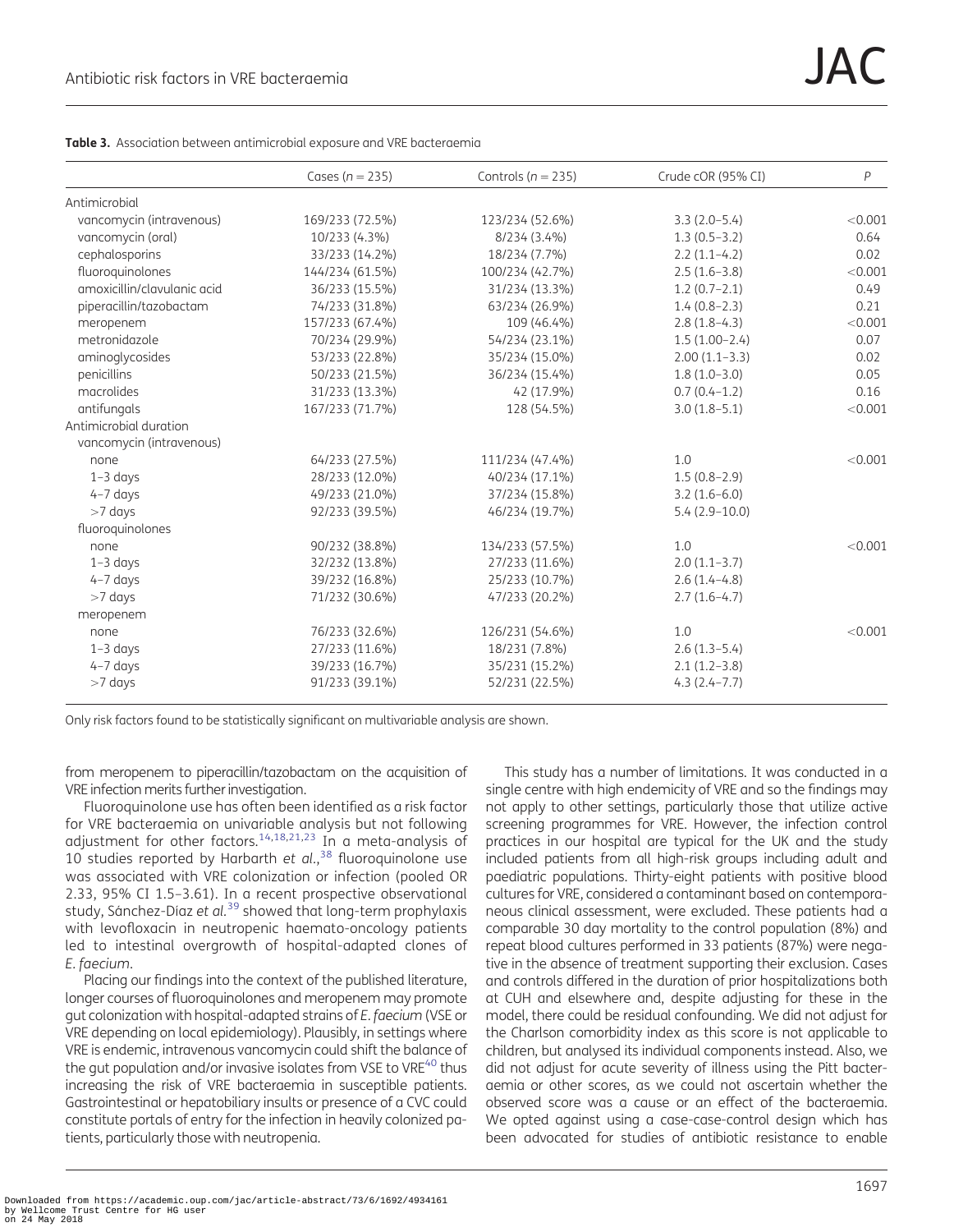<span id="page-6-0"></span>

|  |  | Table 4. Independent risk factors associated with VRE bacteraemia |
|--|--|-------------------------------------------------------------------|
|  |  |                                                                   |

| Variable                                 | Adjusted cOR (95% CI) | P       |
|------------------------------------------|-----------------------|---------|
| Vancomycin (intravenous) duration (days) |                       |         |
| none                                     | 1.0                   | 0.004   |
| $1 - 3$                                  | $1.2(0.4-3.8)$        |         |
| $4 - 7$                                  | $3.8(1.2 - 11.7)$     |         |
| >7                                       | $6.6(1.9-22.8)$       |         |
| Fluoroquinolone duration (days)          |                       |         |
| none                                     | 1.0                   | < 0.001 |
| $1 - 3$                                  | $1.3(0.4-3.7)$        |         |
| $4 - 7$                                  | $4.5(1.6-12.9)$       |         |
| >7                                       | $6.9(2.4 - 20.0)$     |         |
| Meropenem duration (days)                |                       |         |
| none                                     | 1.0                   | 0.03    |
| $1 - 3$                                  | $1.8(0.5-6.4)$        |         |
| $4 - 7$                                  | $2.3(0.8-6.3)$        |         |
| >7                                       | $3.5(1.3 - 10.0)$     |         |
| <b>CVC</b>                               | $8.7(2.6-29.5)$       | 0.001   |
| Neutropenia                              | 15.5 (4.2–57.0)       | < 0.001 |
| Hypoalbuminaemia                         | $8.5(2.4-29.5)$       | 0.001   |
| Solid organ tumour                       | $4.4(1.6-12.0)$       | 0.003   |
| Hepatobiliary disease                    | $7.9(2.1-29.9)$       | 0.002   |
| Gastrointestinal disease                 | 12.4 (4.2–36.8)       | < 0.001 |

distinction between risk factors predisposing to infection by a particular organism as opposed to those specific to its resistance marker[.41](#page-7-0) This decision was made because VRE bacteraemia tends to occur later in the course of hospitalization than VSE bacteraemia,  $18,23$  so accounting for markers of hospital exposure related to length of stay would not have been possible. Consequently, some of the findings should be interpreted as potentially predisposing to both VSE and VRE bacteraemia rather than just VRE as explained above.

In conclusion, this study identified longer duration of exposure to vancomycin, fluoroquinolones or meropenem as independent risk factors for VRE bacteraemia. Antibiotic formulary interventions have not been proven to be effective in reducing VRE bacteraemia but are generally accepted as part of a response to curb resistant pathogens, in addition to infection control interventions such as handwashing and improved cleaning protocols.<sup>42,43</sup> This study suggests that targeting the use of a single antibiotic in an endemic setting is unlikely to significantly affect rates of VRE bacteraemia. Instead, a combination of approaches including antimicrobial stewardship focusing on limiting the duration of high-risk antibiotics in addition to infection control interventions would be required to curb the rates of VRE bacteraemia.

### Acknowledgements

We thank Lois Chaparadza for assistance with data retrieval and Carol Churcher for administrative support.

# Funding

T. G. is a Wellcome Trust Research Training Fellow (grant number: 103387/ Z/13/Z) and has received support from Public Health England. B. W. is an Academic Clinical Fellow supported by the National Institute for Health Research. M. E. T. is a Clinician Scientist Fellow supported by the Academy of Medical Sciences and the Health Foundation and is also supported by the National Institute for Health Research Cambridge Biomedical Research Centre. This work was also supported by the Health Innovation Challenge Fund (WT098600, HICF-T5–342), a parallel funding partnership between the Department of Health and Wellcome Trust.

# Transparency declarations

None to declare.

### Disclaimer

The views expressed in this publication are those of the authors and not necessarily those of the Department of Health or Wellcome Trust.

#### Supplementary data

[Supplementary data](https://academic.oup.com/jac/article-lookup/doi/10.1093/jac/dky075#supplementary-data), including Tables [S1](https://academic.oup.com/jac/article-lookup/doi/10.1093/jac/dky075#supplementary-data) and [S2](https://academic.oup.com/jac/article-lookup/doi/10.1093/jac/dky075#supplementary-data), are available at JAC Online.

### References

[1](#page-0-0) Werner G, Coque TM, Hammerum AM et al. Emergence and spread of vancomycin resistance among enterococci in Europe. Euro Surveill 2008; 13:  $pi = 19046$ .

[2](#page-0-0) Lebreton F, van Schaik W, McGuire AM et al. Emergence of epidemic multidrug-resistant Enterococcus faecium. mBio 2013; 4: e00534-13.

[3](#page-0-0) Butler AM, Olsen MA, Merz LR et al. Attributable costs of enterococcal bloodstream infections in a nonsurgical hospital cohort. Infect Control Hosp Epidemiol 2010; 31: 28–35.

[4](#page-0-0) Prematunge C, MacDougall C, Johnstone J et al. VRE and VSE bacteremia outcomes in the era of effective VRE therapy: a systematic review and metaanalysis.Infect Control Hosp Epidemiol 2016; 37: 26–35.

5 Gouliouris T, Peacock SJ. The rise and fall of mandatory surveillance for glycopeptide-resistant enterococcal bacteraemia in England. J Infect 2014; 68: 401–3.

[6](#page-4-0) Howden BP, Holt KE, Lam MMC et al. Genomic insights to control the emergence of vancomycin-resistant enterococci. mBio 2013; 4: e00412–13.

7 Sievert DM, Ricks PP, Edwards JR et al. Antimicrobial-resistant pathogens associated with healthcare-associated infections: summary of data reported to the National Healthcare Safety Network at the Centers for Disease Control and Prevention, 2009-2010. Infect Control Hosp Epidemiol 2013; 34: 1-14.

[8](#page-0-0) Gastmeier P, Schröder C, Behnke M et al. Dramatic increase in vancomycinresistant enterococci in Germany. J Antimicrob Chemother 2014; 69: 1660–4.

[9](#page-0-0) Donskey CJ, Chowdhry TK, Hecker MT et al. Effect of antibiotic therapy in the density of vancomycin-resistant enterococci in the stool of colonized patients. N Engl J Med 2000; 343: 1925-32.

[10](#page-0-0) Taur Y, Xavier JB, Lipuma L et al. Intestinal domination and the risk of bacteremia in patients undergoing allogeneic hematopoietic stem cell transplantation. Clin Infect Dis 2012; 55: 905–14.

[11](#page-0-0) Patel R. Clinical impact of vancomycin-resistant enterococci. J Antimicrob Chemother 2003; 51: 13iii–21.

[12](#page-0-0) Salgado CD. The risk of developing a vancomycin-resistant Enterococcus bloodstream infection for colonized patients. Am J Infect Control 2008; 36: S175.e5–8.

[13](#page-1-0) Bonten MJM, Slaughter S, Ambergen AW et al. The role of "colonization pressure" in the spread of vancomycin-resistant enterococci. Arch Intern Med 1998; 158: 1127–32.